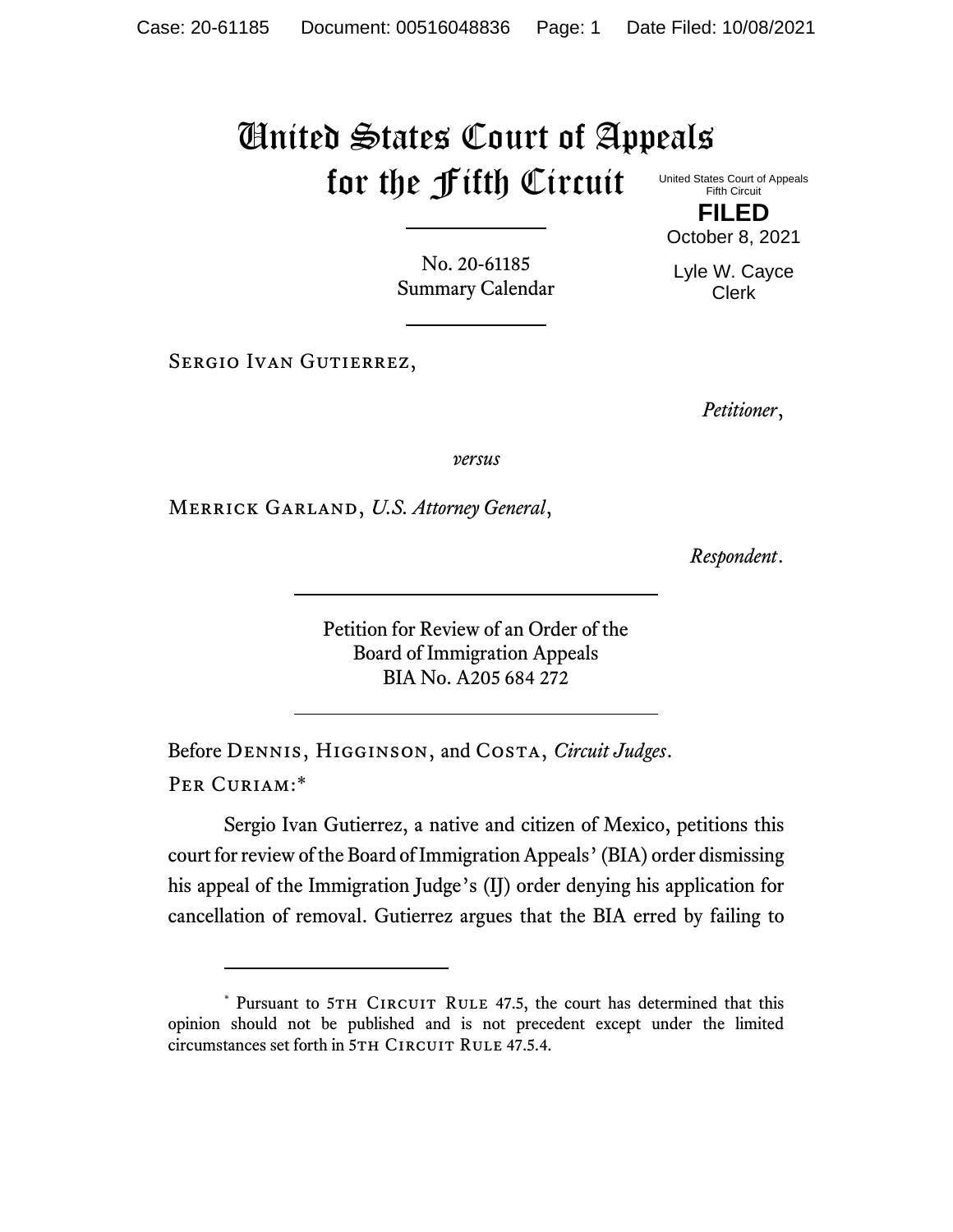## No. 20-61185

recognize that he made a showing of "exceptional and extremely unusual hardship" to his qualifying relatives. *See* 8 U.S.C. § 1229b(b)(1)(D).

Originally, the Government argued that this court lacks jurisdiction to review the determination that petitioner did not demonstrate the requisite exceptional hardship for cancellation of removal. However, in light of a recent case decided by this court, *Trejo v. Garland*, 3 F.4th 760 (5th Cir. 2021), the Government now acknowledges that the court does have jurisdiction to review whether the events that would befall qualifying relatives upon removal would amount to "exceptional and extremely unusual hardship" as Congress intended. *Id.* at 764 ("Although 8 U.S.C. § 1252(a)(2)(B) deprives us of jurisdiction to review the discretionary decision of whether to actually grant cancellation of removal, recent Supreme Court precedent makes clear that applying a legal standard to established facts in order to determine whether an alien is *eligible* for discretionary relief is a question of law, not a discretionary decision."). Here, as in *Trejo*, Gutierrez "does not challenge the IJ or BIA's decision not to grant him cancellation of removal, but rather their determination that he did not legally qualify to be *considered* for cancellation of removal." *Id.* at 773. We have jurisdiction to review this determination.

"This court reviews only the decision of the BIA and not that of the IJ, except to the extent that the IJ's decision influenced the BIA's decision." *Gonzalez-Maldonado v. Gonzales*, 487 F.3d 975, 976 (5th Cir. 2007). Here, the BIA expressly adopted and affirmed the decision of the IJ. Accordingly, we may review the decision of the IJ. Factual findings of the BIA and IJ are reviewed for substantial evidence and questions of law are reviewed *de novo*, "giving 'considerable deference to the BIA's interpretation of the legislative scheme it is entrusted to administer.'" *Zhu v. Gonzales*, 493 F.3d 588, 594 (5th Cir. 2007) (quoting *Fonseca-Leite v. INS*, 961 F.2d 60, 62 (5th Cir. 1992)).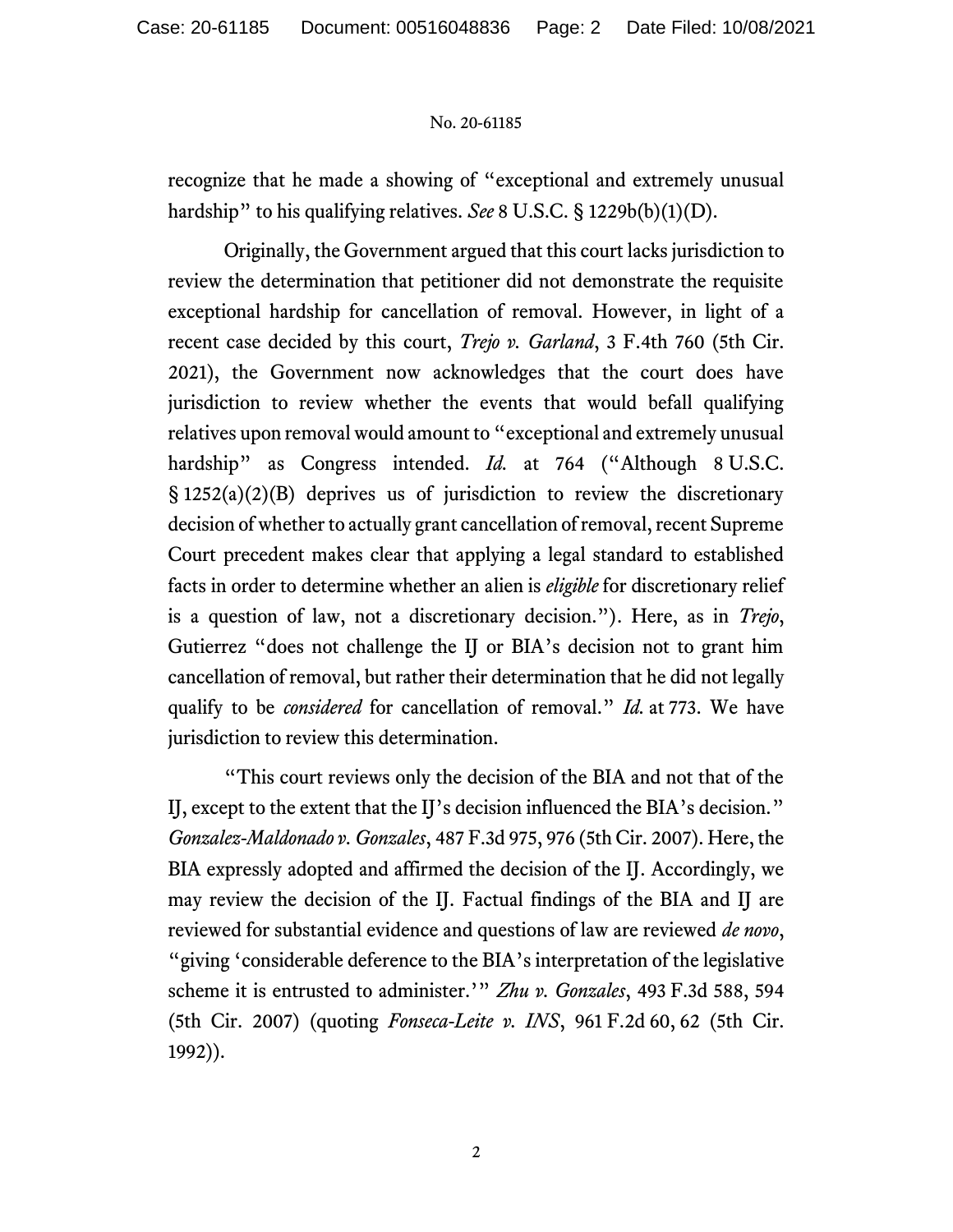## No. 20-61185

Both parties agree that to show exceptional and extremely unusual hardship, Gutierrez must demonstrate that a qualifying relative would suffer hardship that is substantially beyond that which would ordinarily be expected to result from his departure. *In re Monreal-Aguinaga*, 23 I. & N. Dec. 56, 62 (BIA 2001); *see also Trejo*, 3 F.4th at 775 (noting that every court to have considered the BIA's interpretation of 8 U.S.C.  $\S$  1229b(b)(1)(D)'s "exceptional and extremely unusual hardship" language had concluded that it was reasonable and entitled to *Chevron* deference, and that the petitioner raised no counter arguments). Gutierrez's general statements about the country conditions in Mexico are not sufficient to meet this showing.

Gutierrez also argues that "if he is removed, the hardship his family would face is materially the same as the hardship presented in" *In re Recinas*, 23 I. & N. Dec. 467 (BIA 2002), a case in which the BIA found that a petitioner had shown exceptional and extremely unusual hardship would befall her qualifying relatives upon her removal. *Id.* at 473. In that case, however, the BIA emphasized the respondent's position as "a single parent who is solely responsible for the care of six children and who has no family to return to in Mexico." *Id.* at 471. According to the BIA, "[t]hese are critical factors that distinguish her case from many other cancellation of removal claims." *Id.* Here, Gutierrez testified that his wife and U.S.-citizen children would return to Mexico with him. The IJ found that the children would likely be able to adjust to school in Mexico, and that there was no evidence that they were actively seeking medical treatment or would not be given medical care in Mexico. Accordingly, as was true in *Trejo*, Gutierrez "has not shown that the events that the agency found would befall his U.S.-citizen children if he were removed amount to suffering substantially beyond the hardship usually associated with a parent's removal," and therefore he "has not shown that the IJ or BIA erred in applying the pertinent legal standard." *Trejo*, 3 F.4th at 775; *Singh v. Rosen*, 984 F.3d 1142, 1154-55 (6th Cir. 2021).